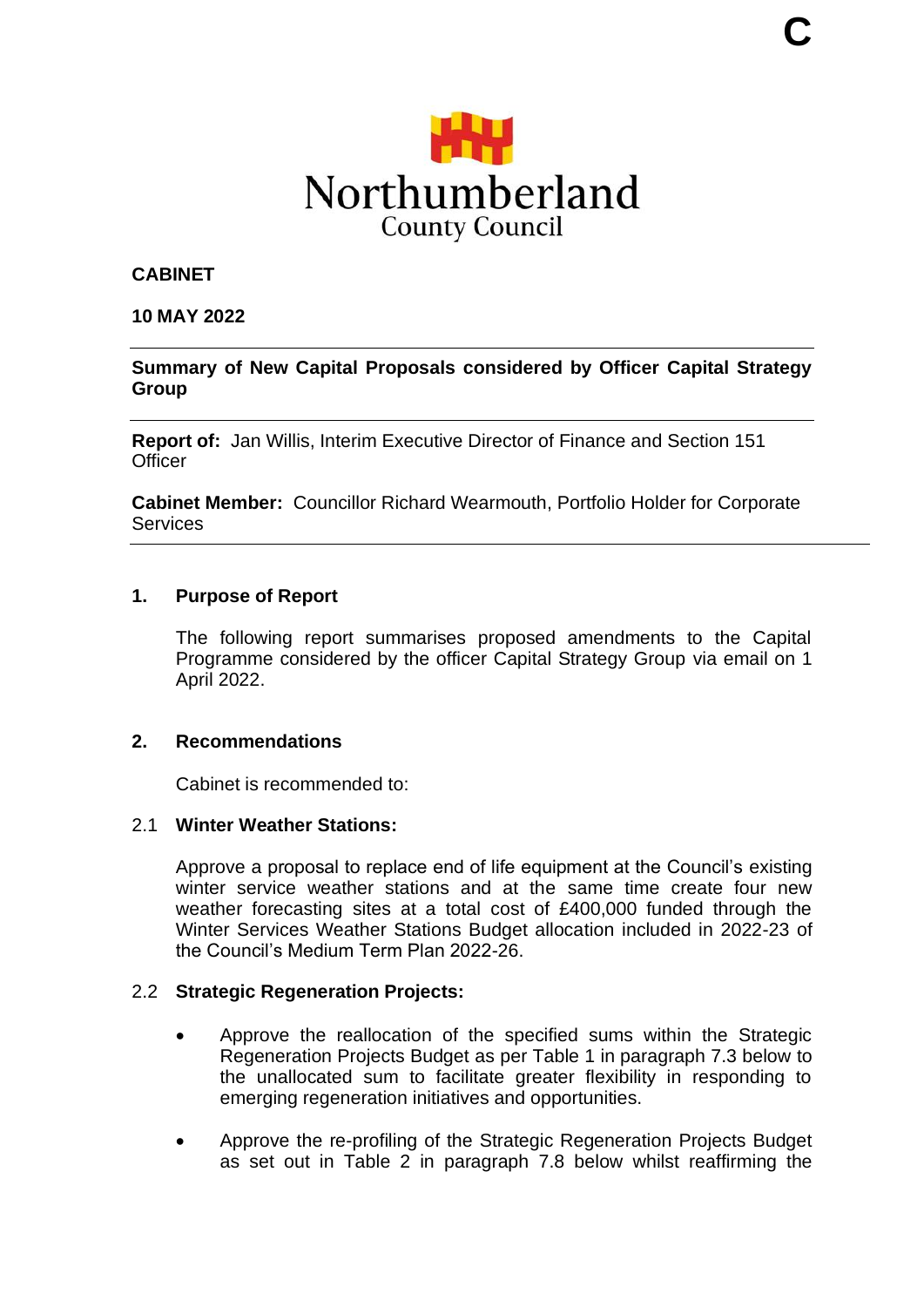criteria by which the funding from the Budget will be released as set out in paragraph 7.11 below.

### 2.3 **Port of Berwick Pilot Boat**:

Subject to the approval of recommendation 2.3 above, approve the provision of a one-off grant for £60,000 funded from the Strategic Regeneration Budget to the Berwick Harbour Commission for the purchase of a replacement Pilot Boat that will safeguard the commercial operations of the Port of Berwick.

### 2.4 **Great Northumberland Forest**

Accept a grant of £1.6m from the national Nature for climate Fund into the Medium Term Financial Plan. The grant will be paid in three equal instalments over the next 3 years and used to fund the Great Northumberland Forest initiatives detailed below.

### 2.5 **Fire and Rescue Risk Critical Equipment**

Approve the re-profiling of the FRS Risk Critical Equipment project in the Medium Term Plan as set out in paragraph 11.7 below, noting that there is no overall increase to the total budget line.

### 2.6 **Newbiggin Sports and Community Hub**

Approve an increase in the overall budget provision for the Newbiggin Sports and Community Hub project of £60,000 to a total of £1,915,000 to be funded via a Revenue Contribution to Capital (RCCO) from the Communities Together revenue budget following receipt of funding from North of Tyne.

### **3. Links to Corporate Plan**

The Council's Capital Programme is consistent with the priorities in the Corporate Plan in particular the 'Living', 'Enjoying' and 'Thriving' priorities.

### **4. Background**

This paper summarises reports considered by the officer Capital Strategy Group on the allocation of funding within the Medium Term Plan to specific projects.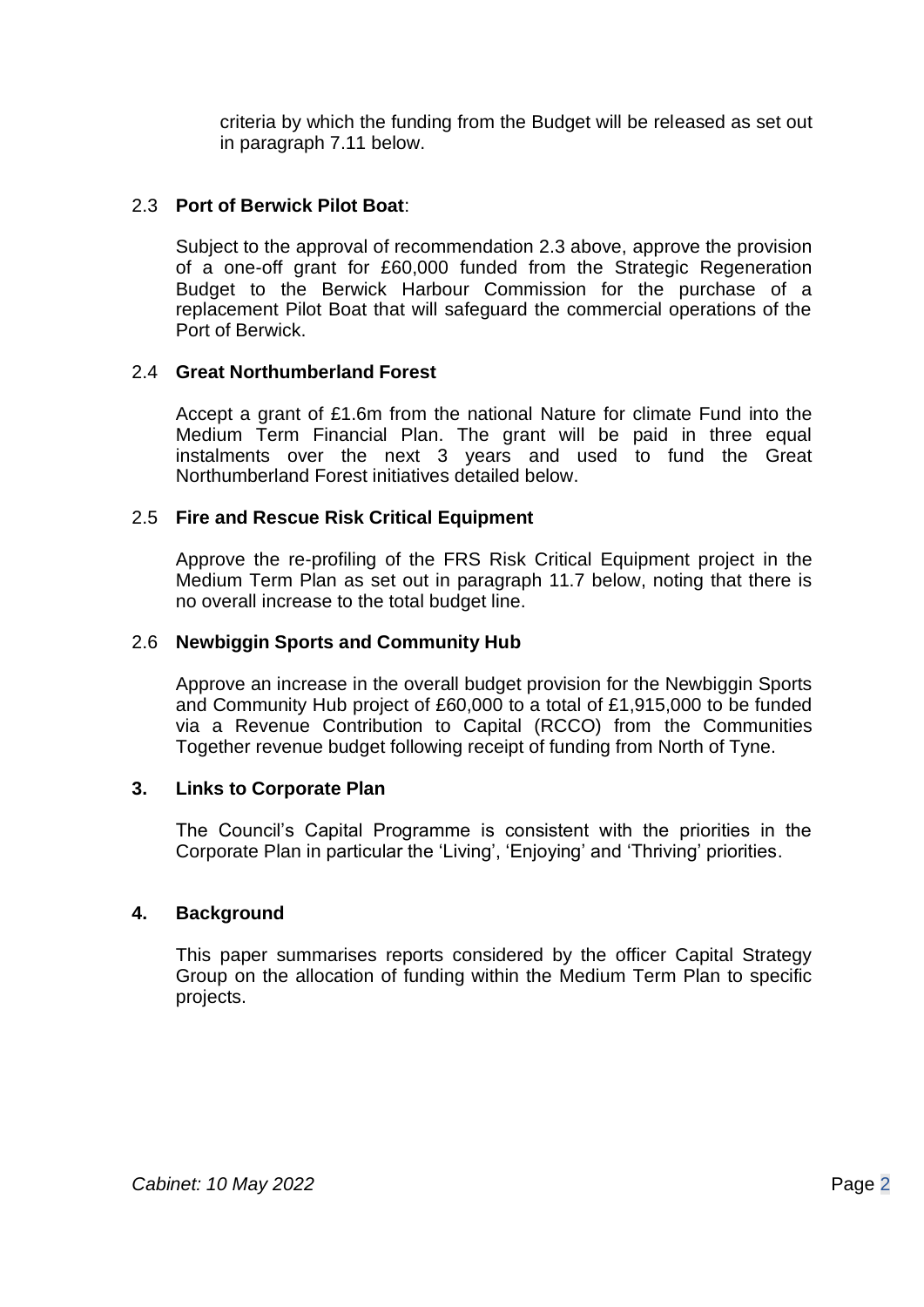## **SUMMARY OF NEW CAPITAL PROPOSALS CONSIDERED BY OFFICER CAPITAL STRATEGY GROUP VIA EMAIL ON 1 APRIL 2022**

#### **5. Winter Services Weather Stations**

5.1 The Group was asked to consider a proposal to replace equipment at all existing weather station sites and create an additional four new weather forecasting sites to enhance data collection across the county.

- 5.2 Northumberland has a limited number of ROSA roadside winter weather stations across the network, with access to additional stations across the Northeast region which are owned by neighbouring authorities or contractors. The current equipment in place across the Northumberland network was installed in 1998 and 1999 and consists of the Vaisala ROSA weather station. These stations will no longer be supported by Vaisala beyond 2022.
- 5.3 Section 41 of the Highways Act 1980 imposes a duty on highway authorities to maintain highways. In particular, Section 41 (1A) imposes a duty on highway authorities "*to ensure, so far as is reasonably practicable, that safe passage along a highway is not endangered by snow or ice.*" In relation to this duty, "*it is a defence to prove that the authority had taken such care as in all the circumstances was reasonably required to secure that the part of the highway to which the action relates was not dangerous for traffic*."
- 5.4 The council uses the live and historical data gathered from the weather stations in conjunction with specialist weather forecasters to make critical decisions on winter services actions on the treatment of the road network each day to ensure the safety of the travelling public, and also uses the data to support its defence should any claims for injuries or damage be received.
- 5.5 The county is set up in climatic domains/zones and the existing sites give critical data to the forecasting company and winter services team to deliver the service during the winter months. However, the current station setup gives the Council limited knowledge of the temperature and conditions across the extensive road network and on marginal forecast nights (road temperatures at or around zero degrees) we have to send out the entire fleet of 28 gritters to cover the network. A wider network of stations would allow increased knowledge and the ability to target salt treatments to specific routes on marginal nights, with the potential for cost savings in both salt and staff/fuel.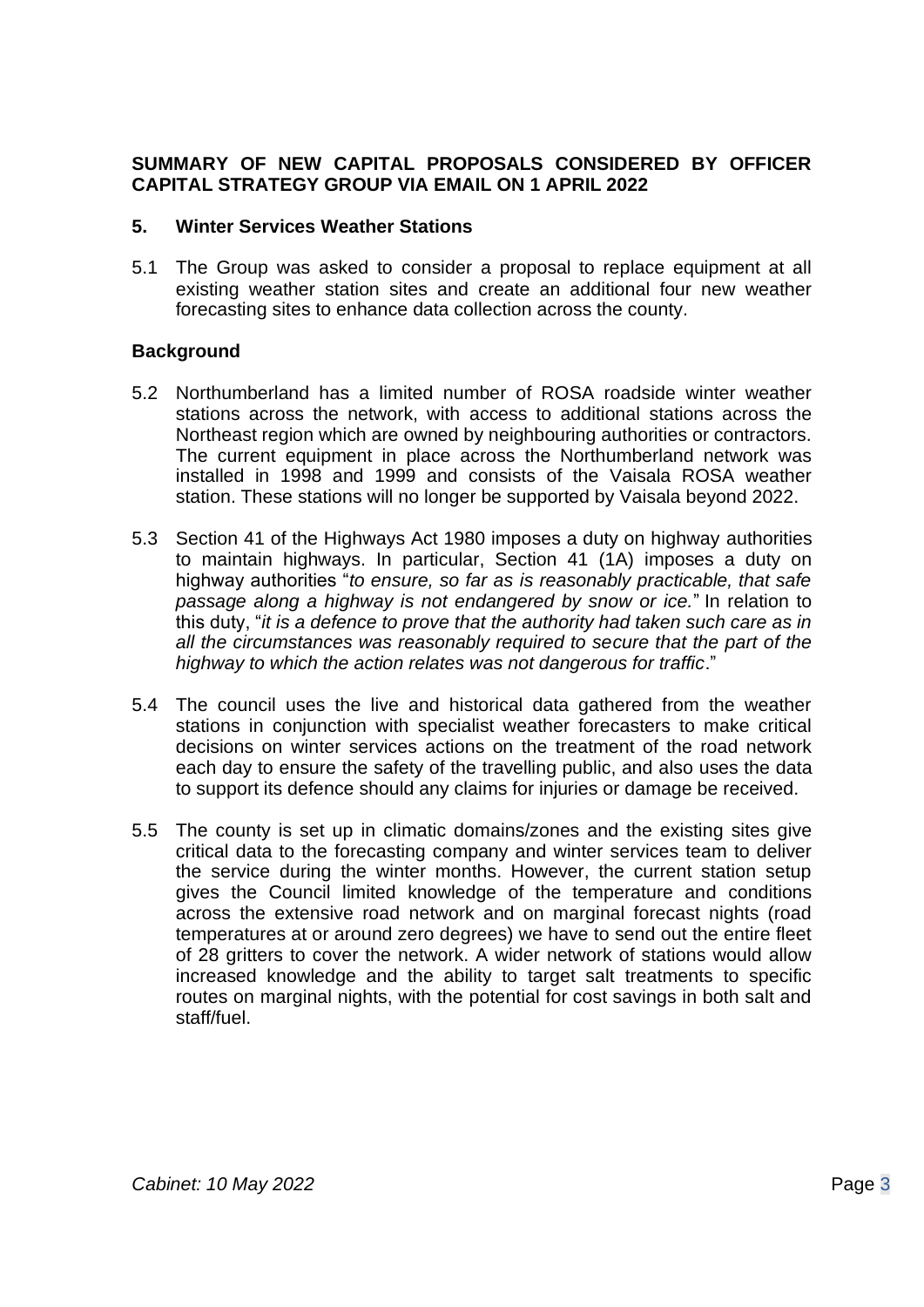## **Proposal**

- 5.6 The proposal is to upgrade the existing 7 Northumberland ROSA weather stations and to add an additional 4 new sites across the County. This will standardise our stations so we can gather more accurate and detailed forecasting and timely information on the road network condition. It will also allow the forecaster and winter services team to make more accurate and precise decisions.
- 5.7 This business case is predicated on the need to ensure that the County Council is able to continue to meet its statutory obligations as a highways authority in ensuring the safety of the network during winter weather conditions once the existing weather stations become redundant. However, it should be noted that this investment will enable the service to explore future efficiencies for the winter services operations. In particular the implementation of the new Exactrack automated salting equipment within the gritter fleet, along with more detailed forecasting information offers the potential to develop new treatment routes for 'marginal forecast nights' where a reduced fleet could target specific areas for treatment, rather than currently treating the entire network. It is envisaged that a review of treatment routes for marginal nights will therefore be undertaken after the new weather stations have been in operation over the winter of 2022/23, with any new routes for marginal nights coming into operation for 2023/24.

#### 5.8 **Existing Sites:**

A189 North of Moor Farm  A679 Longframlington  A696 Raechester  A69 Lipwood  A698 Salutation  A69 Mowden Hall  A696 Ottercops 

### **Proposed New Sites**:

A68 Top of Kiln Pit Hill  A696/A68 Elishaw  B1340 Swinhoe Crossroads  Tynedale Location TBA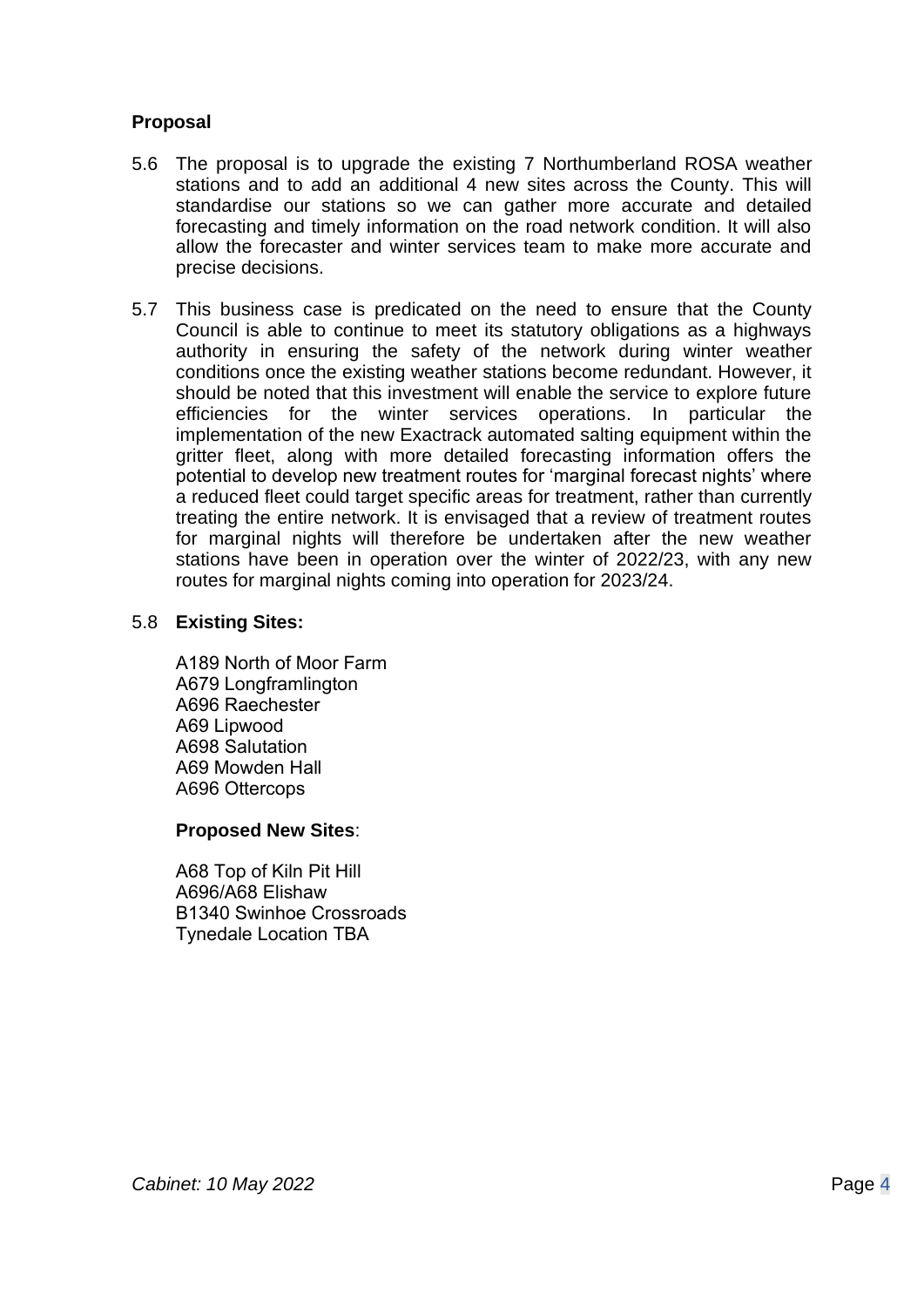## 5.9 Cost of Proposal:

|                                       | 2022/23 |
|---------------------------------------|---------|
| <b>Capital Elements</b>               | £000    |
| 11 x Weather Stations @ avg £25.3k    | 278,000 |
| Power Supply for new sites            | 25,000  |
| Civil Engineering Works for new sites | 57,000  |
| Contingency                           | 40,000  |
|                                       |         |
| <b>Total Project Cost</b>             | 400,000 |

### **CSG Recommendation**

5.10 The Group supported the proposal to replace the equipment at seven existing weather station sites and to create four new sites to improve coverage across the county at a total cost of £400,000 and recommends Cabinet to approve the project.

### **6. Strategic Regeneration Budget**

6.1 The Group were asked to consider a proposal to reallocate a number of specified sums within the Strategic Regeneration Budget to unspecified sums and to reprofile the spend across the life of the Medium Term Plan.

- 6.2 The Strategic Regeneration Budget was created in 2019 as a source of funding to enable the delivery of economic regeneration projects. At that time, its primary purpose was to provide a Council contribution to initiatives that would make a positive economic impact across the county whilst also unlocking further public and private funding.
- 6.3 On this basis, the original profile was predicated to a significant extent on potential Council contributions to the two sizeable "Deals" that were being negotiated at that time – namely the Blyth Town Deal and the Borderlands Inclusive Growth Deal. These legacy arrangements are still reflected in the Medium Term Plan as set out in Table 1 below, but the current status of these Deals has changed the rationale for this approach.

| Table 1 - Strategic Regeneration Budget allocations within the current MTFP |                                          |  |  |  |                                                |  |
|-----------------------------------------------------------------------------|------------------------------------------|--|--|--|------------------------------------------------|--|
|                                                                             | 2023/24<br>2025/26<br>2022/23<br>2024/25 |  |  |  | Total                                          |  |
|                                                                             |                                          |  |  |  |                                                |  |
| <b>I</b> Unallocated                                                        | 2.000.000                                |  |  |  | 1,700,000   2,000,000   4,379,990   10,079,990 |  |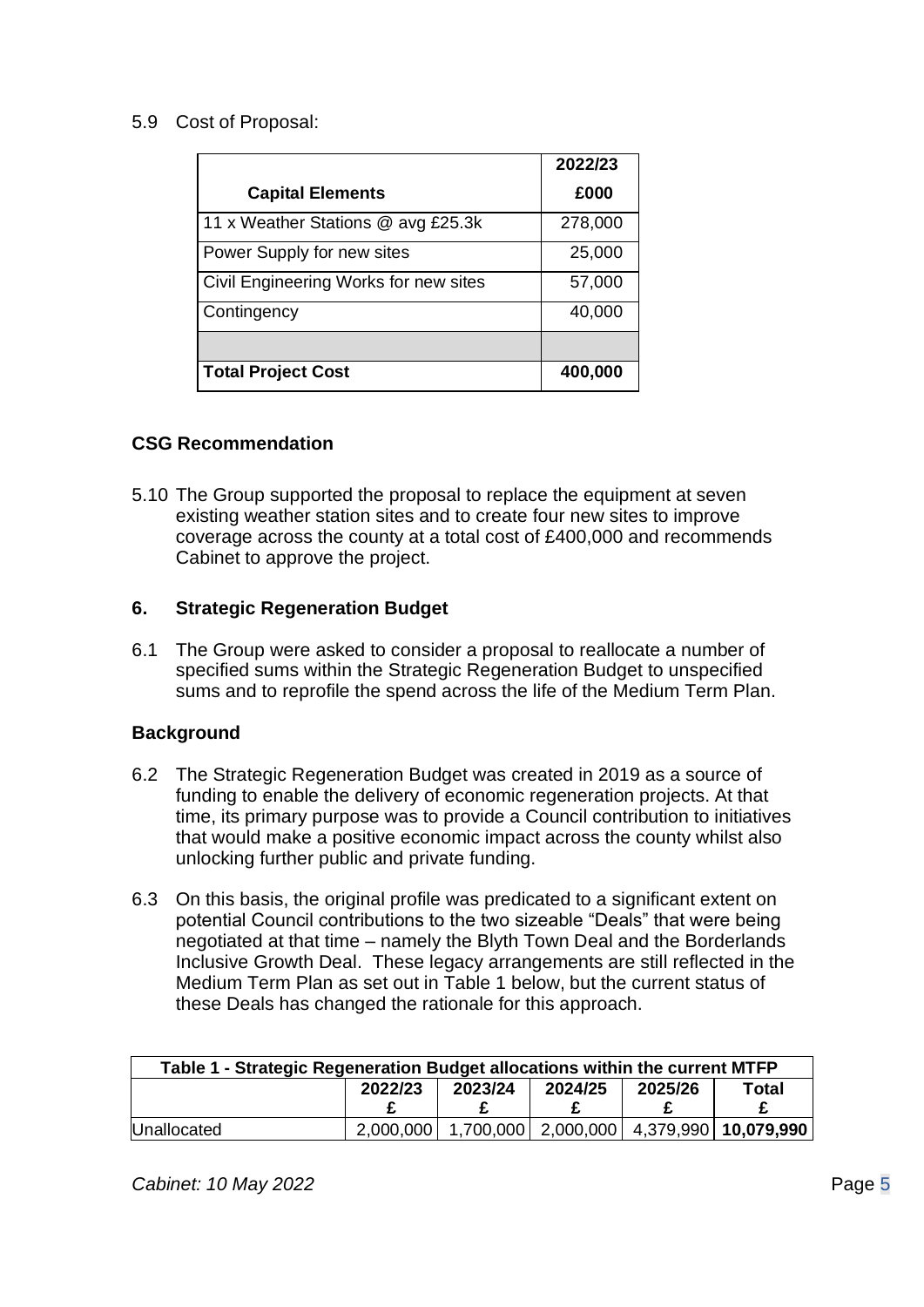| <b>Blyth Town Deal</b>  |           | 1,000,000 |           |         | 1,000,000            |
|-------------------------|-----------|-----------|-----------|---------|----------------------|
| Borderlands - Place     |           |           |           |         |                      |
| Programme               | 500,000   | 1,000,000 | 1,000,000 | 750,000 | 3,250,000            |
| Borderlands - Hadrian's |           |           |           |         |                      |
| Wall                    | 500,000   | 750,000   | 750,000   | 500,000 | 2,500,000            |
| Borderlands - Business  |           |           |           |         |                      |
| Programme               |           | 1,000,000 |           |         | 1,000,000            |
| Borderlands - Energy    |           |           |           |         |                      |
| Programme               | 0         | 500,000   | 500,000   | 500,000 | 1,500,000            |
|                         |           |           |           |         |                      |
| Total                   | 3,000,000 | 5,950,000 | 4,250,000 |         | 6,129,990 19,329,990 |

6.4Both the Deals have now been confirmed and approved by the UK Government. In the case of the Energising Blyth Programme, the required Council contributions have been incorporated directly into the capital programme, with a sizeable built-in contingency. In the case of Borderlands, it has become apparent that the programmes within the Deal (as opposed to the stand-alone projects such as Ad Gefrin Distillery and Berwick Theatre) are going to take longer to get to the point of financial drawdown. So, whilst these programmes remain in scope, any anticipated funding asks are not anticipated to come forward until 2023/24 at the earliest and more likely not until 2024/25. It is therefore difficult to predict anticipated annual spend until the business case development process for each programme is further advanced.

# **Proposal**

- 6.4.1 Given the scenario above, the funding allocations shown in red in Table 1 are no longer relevant and are now limiting the Council's ability to proactively respond to more immediate regeneration initiatives and opportunities. Any forthcoming funding asks for these Borderlands programmes will be considered through the normal process of consideration by the Capital Strategy Group and, subsequently, as appropriate, by Cabinet within the overall funding envelope of the Budget.
- 6.5 Obviously, since the Budget has been established, the prevailing economic context has also dramatically changed with the prolonged disruption of the Covid-19 pandemic and now more recently the Russian invasion of the Ukraine. This has resulted in significantly higher inflation and increased costs for building materials (most notably steel and timber) and labour which has directly impacted those projects that were already in the delivery pipeline.
- 6.6 On this basis, Cabinet has agreed, in recent months, to financially support those projects which have had limited scope to mitigate these additional funding pressures due to the delivery deadlines associated with their external funding deadlines. Examples include Ad Gefrin Distillery, Hexham High Street Heritage Action Zone, and Bedlington Town Centre Redevelopment.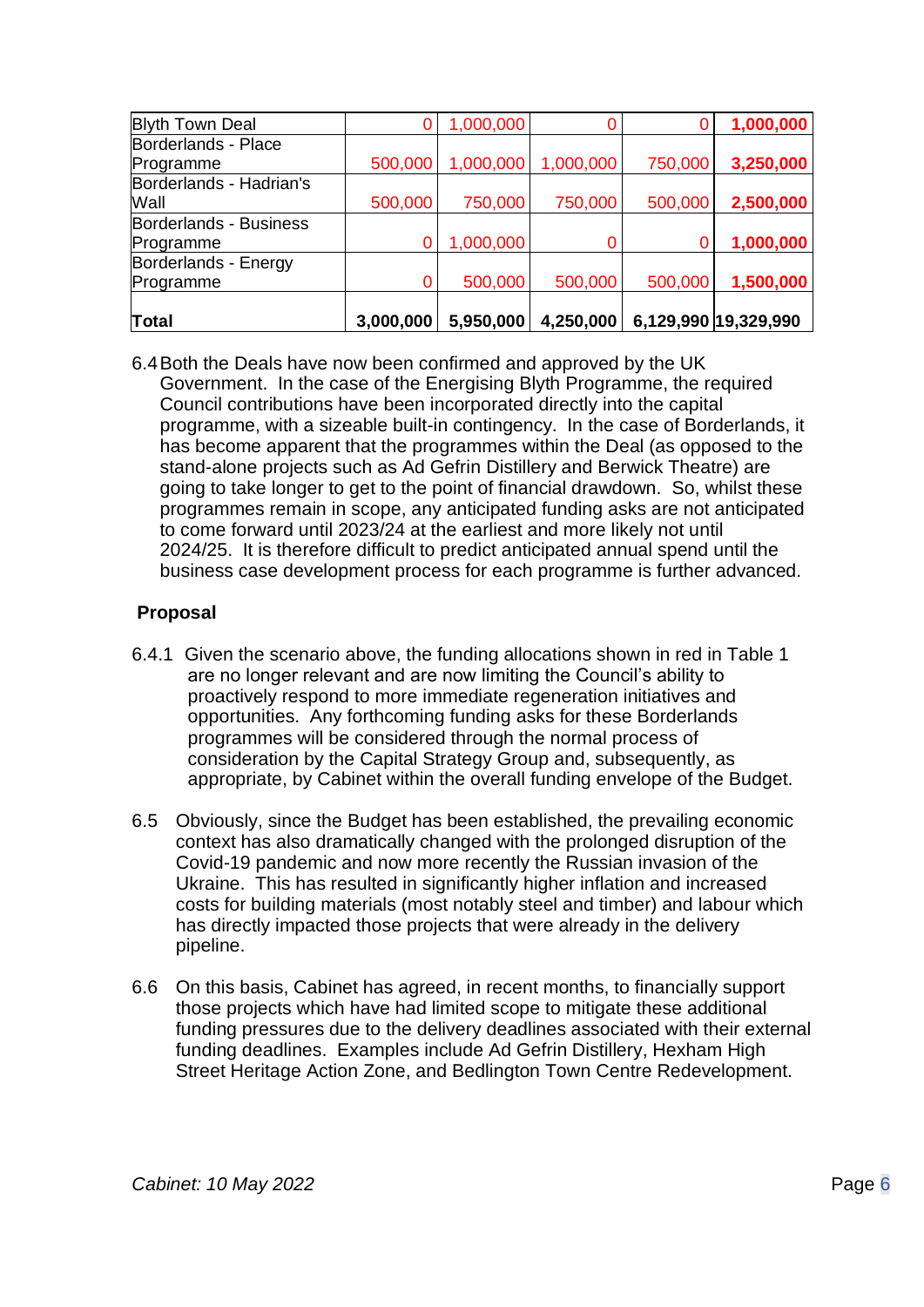6.7 This has placed unforeseen pressure on the resources currently available in the Budget in 2022/23 to the extent that the available allocation for this new financial year is already fully committed as set out in Table 2 below:

| Table 2 - Strategic Regeneration Budget Profile within the MTFP |                        |                         |                      |                           |                   |  |  |
|-----------------------------------------------------------------|------------------------|-------------------------|----------------------|---------------------------|-------------------|--|--|
|                                                                 | 2022/23<br>£           | 2023/24<br>£            | 2024/25<br>£         | 2025/26<br>£              | <b>Total</b><br>£ |  |  |
| <b>Current MTFP Profile</b>                                     | 3,000,000              | 5,950,000               | 4,250,000            | 6,129,990                 | 19,329,990        |  |  |
| <b>Approved Commitments</b>                                     |                        |                         |                      |                           |                   |  |  |
| <b>Wooler Visitor Infrastructure</b>                            | 650,000                | 0                       | 0                    | 0                         | 650,000           |  |  |
| <b>Hexham HSHAZ</b>                                             | 835,000                | 0                       | 0                    | 0                         | 835,000           |  |  |
| A1068 Shilbottle Road<br><b>Junction</b>                        | 550,000                | 950,000                 | 0                    | 0                         | 1,500,000         |  |  |
| Bedlington town centre                                          | 954,690                | 590,578                 | 0                    | 0                         | 1,545,268         |  |  |
| <b>Hexham Town Centre</b>                                       |                        | 0                       | 500,000              | 0                         | 500,000           |  |  |
| <b>Total Approved:</b>                                          | 2,989,690              | 1,540,578               | 500,000              | 0                         | 5,030,268         |  |  |
| <b>Current Unallocated</b><br><b>Balance</b>                    | 10,310                 | 4,409,422               | 3,750,000            | 6,129,990                 | 14,299,722        |  |  |
| <b>Proposed revised profile</b><br><b>Proposed reprofiling</b>  | 5,000,000<br>2,000,000 | 5,000,000<br>$-950,000$ | 4,600,000<br>350,000 | 4,729,990<br>$-1,400,000$ | 19,329,990        |  |  |

- 6.8 However, it is already clear that there are a number of other projects in the delivery pipeline that potentially have legitimate funding asks that mirror those that have been recently approved by Cabinet.
- 6.9 This issue could be resolved by re-profiling the current resources within the Strategic Regeneration Budget, as shown in blue in Table 2 above, to a "flatter" annual profile whilst still maintaining the overall total held in the MTFP over the next four years.
- 6.10 It is important to reaffirm the rationale for the Strategic Regeneration Budget within the prevailing economic context. On this basis, it is proposed that for any project or initiative to be eligible for funding from the Budget, it needs to meet at least one of the following criteria:
	- The project will have a demonstrably positive impact on a place with the amount of Council funding requested representing good value for money either in terms of economic outcomes/outputs and/or matched funding.
	- The project has been subject to unforeseen additional costs due to the economic impact of the Covid-19 pandemic that have been further exacerbated by the scope to mitigate those additional costs by the deadline requirements of an external funding source.
	- The project contributes to the provision of place-based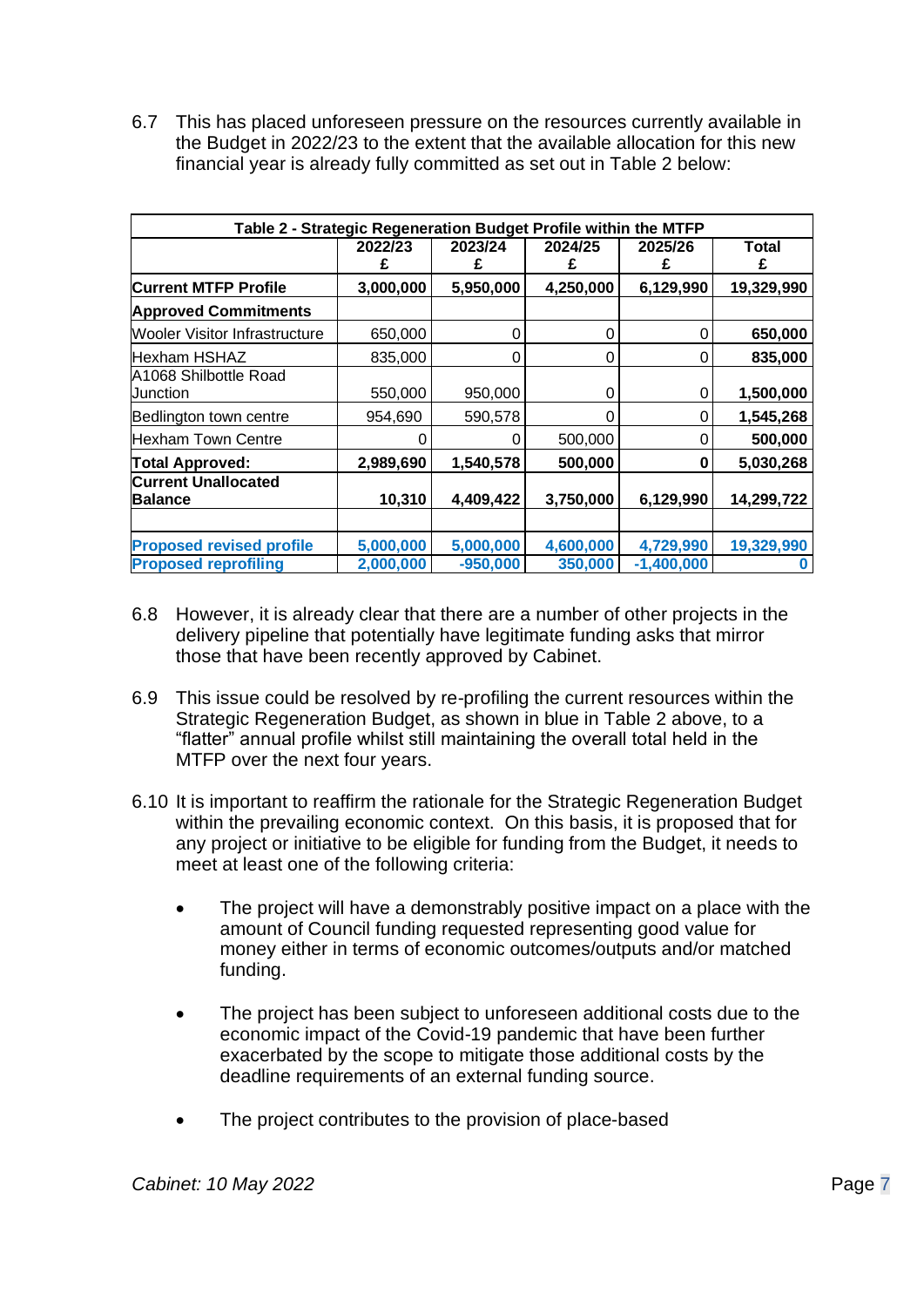infrastructure that if not provided would have a detrimental impact on or prevent wider regeneration activity – examples include road improvements and car parking provision, and the purchase of land to facilitate an inward investment opportunity.

## **CSG Recommendation**

6.12 The Group supported the proposals and recommends Cabinet to approve the reallocation of the specified sums within the Strategic Regeneration Budget as per Table 1 above to the unallocated sum to facilitate greater flexibility in responding to emerging regeneration initiatives and opportunities. The Group also recommends Cabinet to approve the reprofiling of the Strategic Regeneration Budget as set out in Table 2 above.

# 7. **Port of Berwick Pilot Boat**

7.1 The Group were asked to consider a proposal to grant £60,000 to the Berwick Harbour Commission for the purchase of a replacement Pilot Boat that will safeguard the commercial operations of the Port of Berwick.

- 7.2 The overriding objective of Berwick Harbour Commission is to protect and stabilise the financial position of Berwick Port by promoting existing commercial trade and developing other income streams. This will in turn protect jobs within the harbour, support local businesses and jobs with essential trade opportunities, whilst also ensuring long term benefits that the Port brings to the town of Berwick for future generations of residents and tourists. The Harbour Commissioners recognise that this overriding objective can be achieved whilst working in conjunction with the town of Berwick and Northumberland County Council in the provision of services such as parking, public toilets plus in the support for tourism and provision of leisure amenities.
- 7.3 Historically Berwick Harbour has operated a small commercial port serving the local area requirement to import and export dry bulk cargoes such as grain and fertilizer. It also serves as a home port for a small number of fishing vessels, small leisure craft and a tourist boat. The site and harbour operations lend themselves to a wider scope of commercial utilisation and leisure activities in addition to the import and export of bulk cargoes. The future overall strategy is to view the Port as having two distinct areas of operation:
	- Commercial operations Handling and storing dry bulk cargoes with the stevedoring/piloting expertise we have within the operational capability of the harbour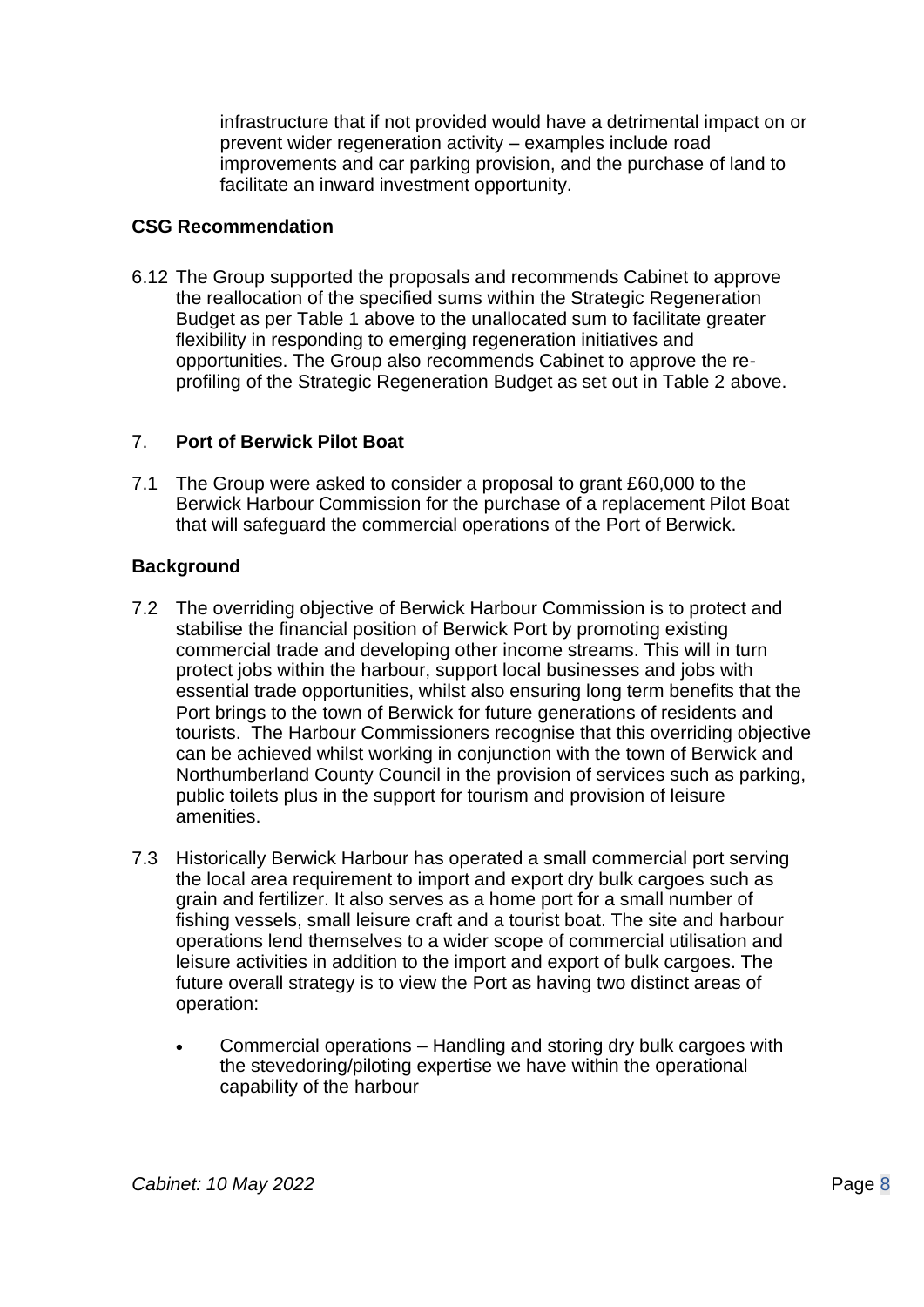• Local amenity and leisure – Developing an area separate to the commercial activity for visiting yachts, cruise passenger visits and management, restaurant facilities, communal area with public access toilets and a viewing area for bird watchers and other potential wildlife observers.

Whilst the purchase of the pilot boat is fundamental to the commercial operation of the port, it will also serve to increase the use and frequency of the harbour for leisure purposes which is currently sporadic and unstructured. The aim is to introduce regular boating trips for both residents and visitors to bird, dolphin, and whale watch as well as view the dark skies from the sea. The marketing of the harbour as a destination for visiting yachts and crafts will also be enhanced with a view to increasing the berthing areas.

7.4 However, at this juncture, the Harbour Commission has undervalued assets and low cash reserves. This obviously impedes their ability to fund new areas of investment. To improve this situation going forward, the Port's assets are being re-assessed and re-valued which will improve the borrowing capability of the Harbour Commission. In addition, discussions are ongoing with the Council to improve the visitor facilities and infrastructure at the Port within the context of the Borderlands Destination Tweed project whereby the site acts as the start/end of this long-distance route and thereby provides an orientation point. These visitor facilities would also provide additional capacity for visitors accessing the town centre and/or Spittal and Tweedmouth by car, coach or cruise ship – and generate additional income streams (café, bike hire, room hire, etc) for the Harbour Commission.

# **Key Issues**

- 7.5 In the short term the Harbour Commission has a cash flow issue and none of the above will be possible without the availability of a serviceable Pilot Boat. The nature of the harbour entrance is such that a Pilot Boat is essential as a mechanism to facilitate safe passage for the larger cargo ships into the docking facilities. In other words, without a serviceable Pilot Boat, the commercial operation of the port is curtailed.
- 7.6 The current Pilot Boat (St Boisil) is an ex-RNLI vessel that was built in 1973 (now 49 years old) that was converted to the pilot boat code when purchased by the Harbour Commission in 1986. The Pilot Boat code requires a comprehensive "out of water" survey every 5 years to comply with national legislation. St Boisil is currently 4 years into her certificate, with only 1 year remaining. Previous condition surveys estimate that repairs costing at least £23,000 will be required because of age related deficiencies. The operational risk to the port is that the current boat will be deemed too old to recertify and uneconomic to bring up to standards.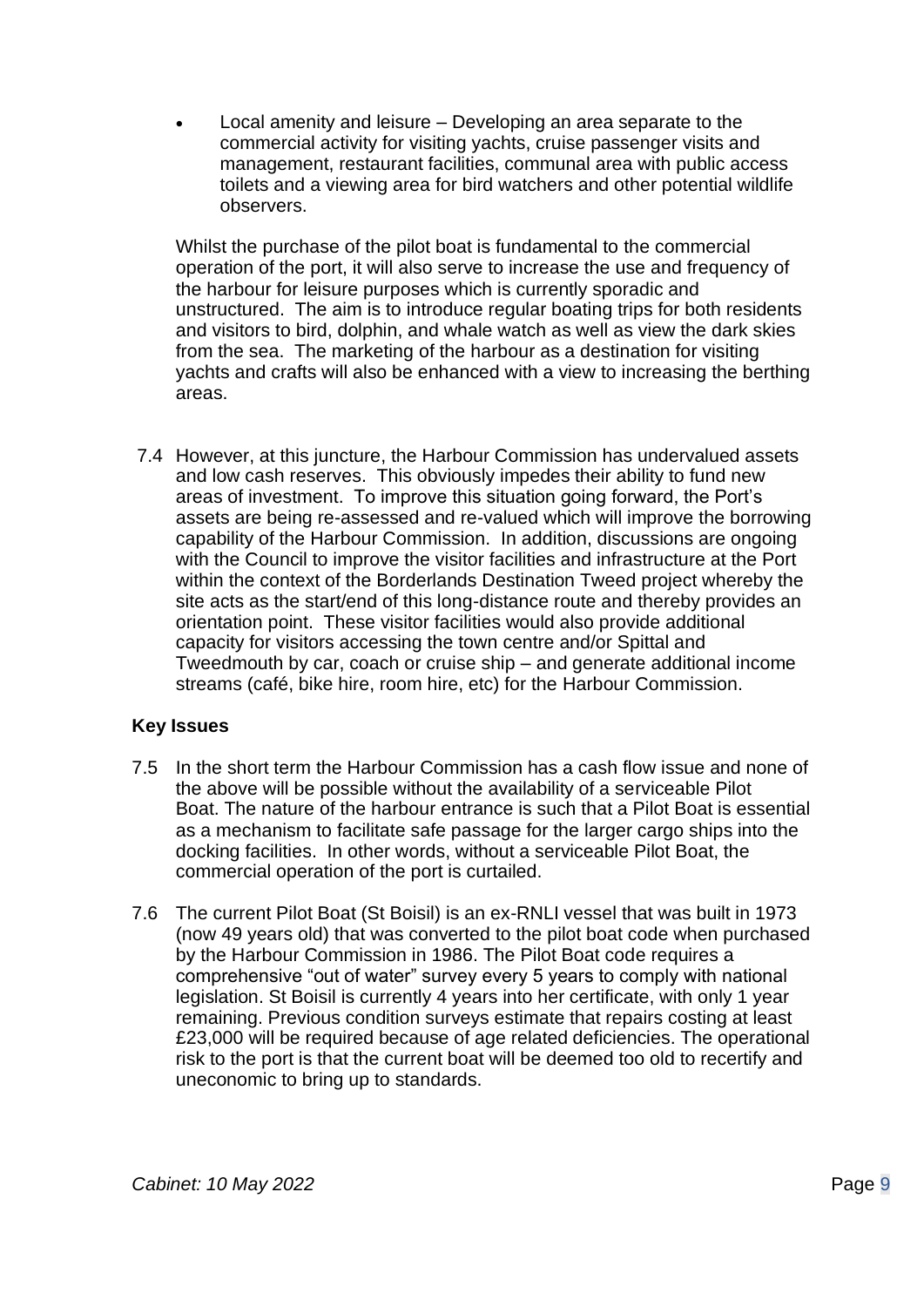7.7 Given this context, the Harbour Commission has sourced a replacement Pilot Boat. The vessel (Triton), based at Port of Sunderland, is a purpose-built Pilot Boat that was built in 2001 (21 years old). It has 4 years certification remaining and is in immaculate condition. The purchase of this vessel at a cost of £60,000 provides an opportunity to futureproof the operational requirements of the Port. As such, the Harbour Commission has requested a one-off grant from the Council to cover this capital investment.

## **CSG Recommendation**

7.8The Group supported the proposal and recommends Cabinet to approve a grant of £60,000 to the Berwick Harbour Commission for the purchase of a replacement Pilot Boat that will safeguard the commercial operations of the Port of Berwick to be funded from the Strategic Regeneration Budget.

### 8 **Great Northumberland Forest**

8.1 The Group were asked to consider acceptance of a grant of £1.6m from the national Nature for Climate fund to support the Great Northumberland forest initiative.

- 8.2 The Great Northumberland Forest (GNF) initiative was announced by Government in September 2019. Since then, over 700ha of woodland creation and 240,000 trees (in individual tree to small copse schemes) have been planted. These have been delivered through Forestry Commission Grants, Forestry England delivery, Countryside Stewardship, Green Recovery and private financed schemes.
- 8.3 Equally, the pipeline for future woodland creation is also looking healthy with over 800ha planned for this season and approx. 3,000ha awaiting to processed via the Woodland Creation Planning Grant (WCPG) application process. However, this does have a focus on a smaller number of larger landowners and is subject to the regulatory process.
- 8.4 Maintaining this momentum and generating more interest, especially with medium-smaller landowners and in areas which are least constrained, needs greater proactive promotion of the offers available, improved support through the planning, regulatory and delivery process, and providing opportunities at smaller scales to convince landowners of the benefits of trees on their land. Through initial mapping and targeting work, over 110,000ha of potential woodland creation has been identified across the county which is "low risk" and would deliver significant ecosystem services. The priority for the partnership is to unlock this potential.
- 8.5To help facilitate this work, Defra gives the Council an annual revenue allocation from the national Nature for Climate (NfC) Fund that funds a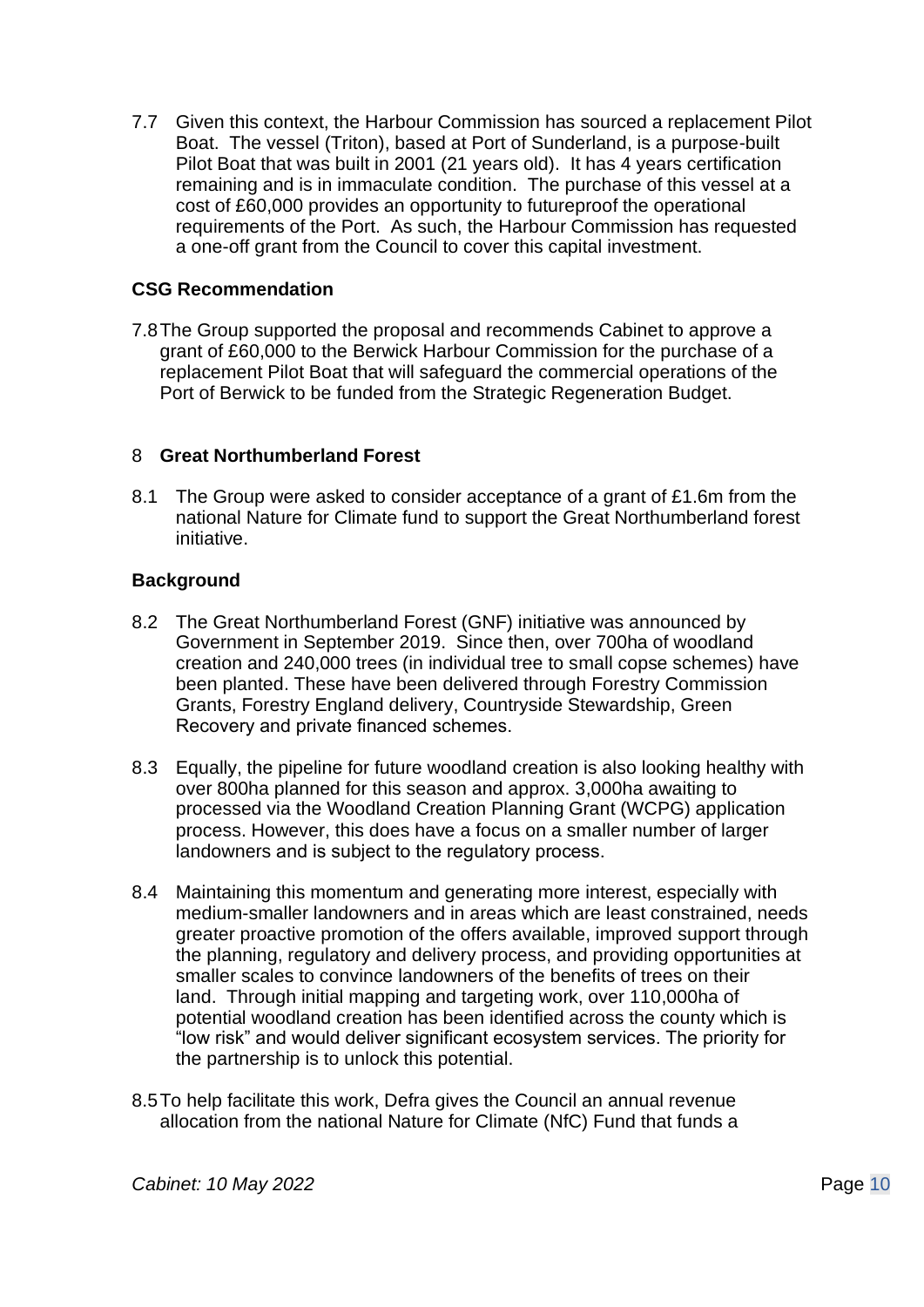dedicated delivery team of 4 staff to be employed. The role of this team is to coordinate and promote tree and woodland planting, particularly in this "low risk area" in collaboration with the Northumberland Woodland Creation Partnership (WCP).

- 8.6To complement this, the GNF has now successfully secured capital funding over the next three years from the NfC Fund. This funding will be targeted at filling the gaps in the existing national tree planting grant opportunities with the aim being to facilitate positive experiences, build confidence and unlock opportunities to do more.
- 8.7 The details of the three capital initiatives are summarised in the table below. Each takes the form of grants to third parties to promote new and/or larger tree planting schemes. As such, any subsequent maintenance costs associated with any tree planting is the responsibility of the relevant third party.

| Project                                               | <b>Description</b>                                                                                                                                                                                                                                                                                                                                                                                                                                                                                                                                                                                                                                                                                                  | <b>Planting</b><br><b>Delivery</b>               |
|-------------------------------------------------------|---------------------------------------------------------------------------------------------------------------------------------------------------------------------------------------------------------------------------------------------------------------------------------------------------------------------------------------------------------------------------------------------------------------------------------------------------------------------------------------------------------------------------------------------------------------------------------------------------------------------------------------------------------------------------------------------------------------------|--------------------------------------------------|
| Northumberland<br><b>Trees on Your</b><br>Land        | Flexible bespoke proposal covering actual<br>costs for trees, protection and<br>planting/establishment.<br>Targeted at creation of new wood pasture and<br>parkland, individual to small groups of trees,<br>hedgerows and small shelterbelts/woodlands<br>which would not fit the England Woodland<br>Creation Offer (EWCO) criteria.<br>Specific focus on delivering agroforestry<br>schemes at scale.<br>No limit/minimum requirements on number of<br>trees or percentage of native species.<br>Funding to include squirrel and deer control to<br>$\bullet$<br>support woodland establishment.<br>Co-financing opportunity with potential private<br>sponsors/companies to provide match funding<br>tree packs | Up to 90<br>hectares                             |
| <b>Woodland Creation</b><br>and Management<br>Support | For areas less than 5ha, and existing woodland<br>$\bullet$<br>management advice (to start the conversation<br>with the potential to lead to woodland creation<br>opportunities)<br>Provide funding to cover desk-based<br>assessments for schemes less than 5ha<br>(where GNF team do not have capacity to<br>deliver directly)<br>Provide funding to develop design concept and<br>cover survey costs (again (where GNF team do<br>not have capacity to deliver directly)<br>Working on a total value of £3k per scheme.<br>$\bullet$<br>However, not ever scheme will require the full<br>suite of surveys so likely to be able to do more                                                                       | Up to 70<br>schemes<br>totalling 210<br>hectares |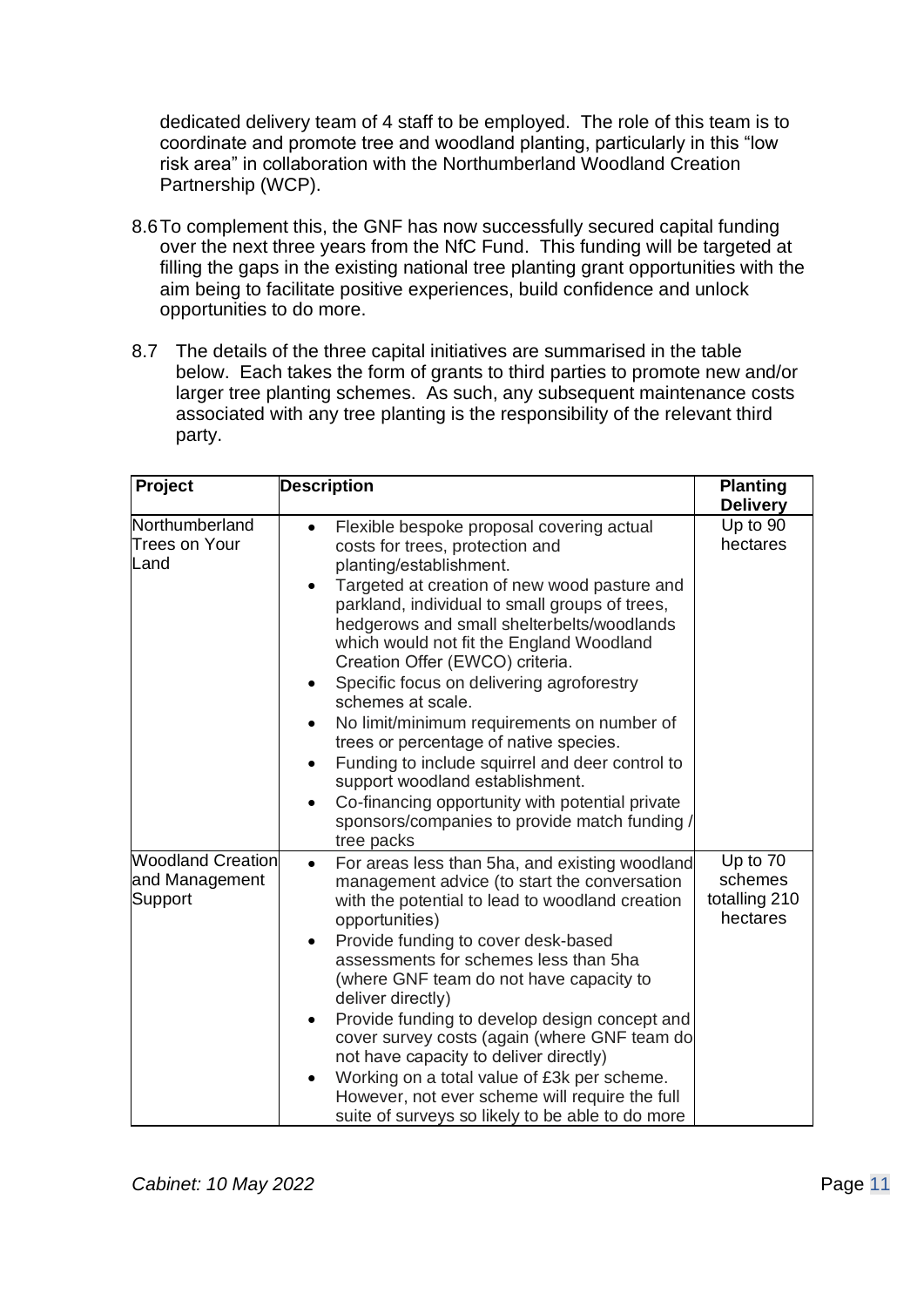|                                       | than stated.<br>If a proposal is approved, then it can progress<br>to EIA / EWCO application (or other grant<br>funding support)                                                                                                                                                                                                                                                                                                                                                                                                                                                         |                        |
|---------------------------------------|------------------------------------------------------------------------------------------------------------------------------------------------------------------------------------------------------------------------------------------------------------------------------------------------------------------------------------------------------------------------------------------------------------------------------------------------------------------------------------------------------------------------------------------------------------------------------------------|------------------------|
| Strategic<br><b>Acquisition Grant</b> | Resource for partners to purchase land which<br>has the potential to link and/or expand existing<br>woodland / woodland creation opportunities.<br>Co-financing opportunity to work with<br>charities/organisations including<br>Northumberland Wildlife Trust, LGA<br>Foundation, National Trust and Forestry<br>England to enhance/add value to the<br>proposal.<br>Not looking at significant scale but more to find<br>appropriate links to other woodlands and<br>projects in partnership supporting nature<br>recovery so working on an average estimated<br>land value of £15k/ha | Up to $15$<br>hectares |

8.8 The funding breakdown for these three initiatives over the next 3 years, which will be 100% resourced from the NfC Fund is as follows:

| Project                                                   | 2022/23 | 2023/24 | 2024/25 | Total<br>£ |
|-----------------------------------------------------------|---------|---------|---------|------------|
| Northumberland Trees on<br>Your Land                      | 300,000 | 300,000 | 300,000 | 900,000    |
| <b>Woodland Creation and</b><br><b>Management Support</b> | 85,000  | 85,000  | 80,000  | 250,000    |
| Strategic Acquisition<br>Grant                            | 100,000 | 100,000 | 100,000 | 300,000    |
| <b>Project Management</b>                                 | 50,000  | 50,000  | 50,000  | 150,000    |
| <b>TOTAL</b>                                              | 535,000 | 535,000 | 530,000 | 1,600,000  |

### **CSG Recommendation**

8.9 The Group supported the proposal and recommends Cabinet to accept the grant of £1.6m from the national Nature for Climate fund to support the Great Northumberland Forest initiatives as detailed above and add to the capital programme.

### **9 Fire and Rescue Risk Critical Equipment**

9.1 The Group were asked to consider a request to reprofile the FRS Risk Critical Equipment project within the Medium Term Plan.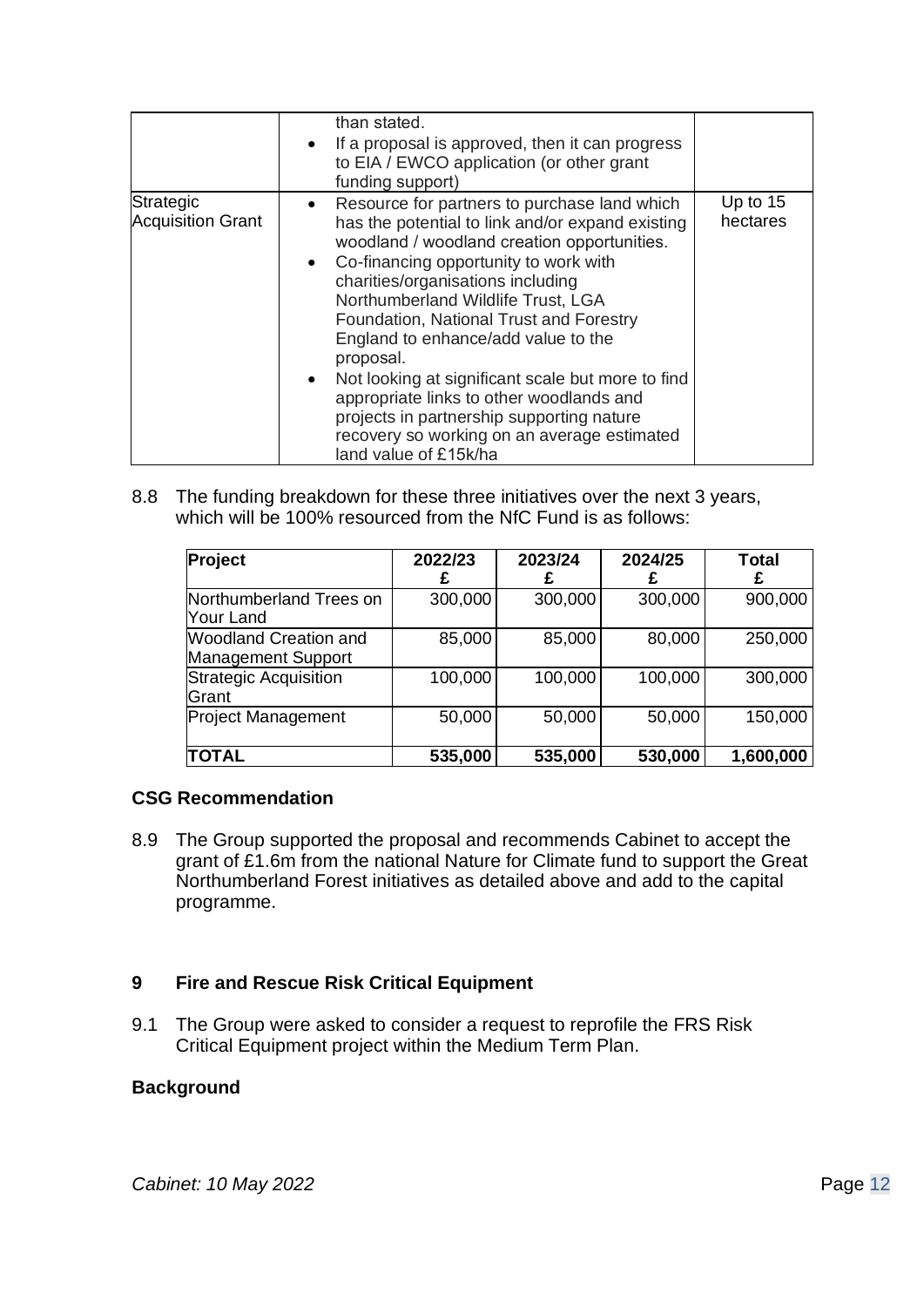- 9.2 Northumberland Fire & Rescue Service (NFRS) has an ongoing programme to replace risk critical equipment, including personal protective equipment (PPE) at the end of life. This equipment is required to maintain the current emergency service provision to protect the communities within Northumberland and to ensure that firefighters are adequately protected whilst carrying out their duties. This commitment reflects the Fire Authority and the NFRS commitment to community and firefighter safety.
- 9.3 During 2021, a number of 'New Project Bid Applications' were submitted to NCC to inform the Medium-Term Capital Programme. One of these applications was to fund the 'Risk Critical Equipment and PPE Replacement Programme'. The application, which totals £697,780 covers the financial years of April 2023 to March 2026. The application was based upon the equipment/PPE replacement requirement known at that time.
- 9.4 During late 2021, NFRS became aware of British Standard BS8617:2019 Personal protective equipment for firefighters – Cleaning, maintenance and repair – Code of Practice. Section 10.2 of the British Standard provides recommendations for 'Retirement and Disposal' of PPE used for firefighting, stating:

 *'Irrespective of condition, items of firefighters' PPE should be retired no more than 10 years from the date of manufacture, or after the end of the lifespan as determined by the manufacturer, whichever is shorter.'*

9.5 An audit of the date of manufacture of current PPE issued within NFRS has been conducted and it is apparent that for NFRS to comply with the recommendations of the British Standard that the proposed replacement programme needs to be brought forward by one year.

# **Proposal**

9.6It is proposed to realign the PPE element of the Risk Critical Equipment Budget to reflect the revised replacement profile, as identified during the recent audit conducted by the Service. The original and revised capital profiles are shown in the table below. It is important to note that there is no request for additional capital funding over and above the original capital funding included in the Medium Term Plan.

|                                 | 2022/23 | 2023/24 | 2024/25 | 2025/26    | Total   |
|---------------------------------|---------|---------|---------|------------|---------|
| <b>Current MTFP Profile</b>     | 143.600 | 134.500 | 333.580 | 229.700    | 841.380 |
| <b>Proposed Revised Profile</b> | 248.100 | 136.080 | 335,700 | 121.500    | 841,380 |
| <b>Proposed Reprofiling</b>     | 104.500 | 1.580   | 2.120   | $-108.200$ |         |

### **CSG Recommendation**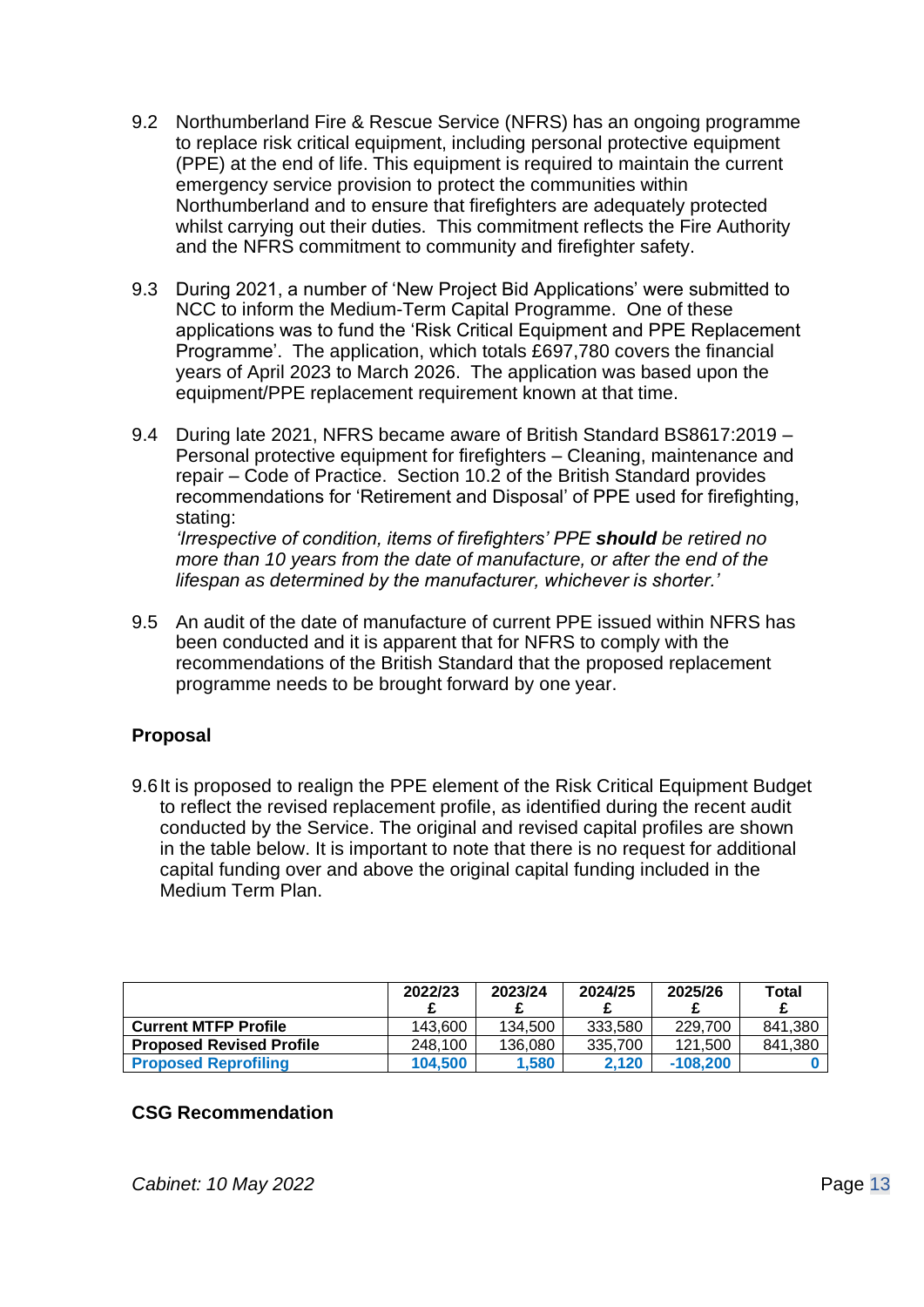9.7 The Group accepted the reasoning for the request and recommends Cabinet to approve the re-profiling of the FRS Risk Critical Equipment budget line in the Medium Term Plan as set out above.

## 10 **Newbiggin Sports and Community Hub**

10.1 The Group were asked to consider a request to increase the budget for the refurbishment of Newbiggin Sports and Community Hub by £60,000 to be funded by Communities Together.

# **Background**

- 10.2 Approval was given by Cabinet in March 2020 for the allocation of £1,505,000 in the Council's Capital Programme for the partial refurbishment and remodeling of the Newbiggin Sports and Community Hub. The scope of works included improvements to the library, creation of a community café, enlargement of changing rooms, refurbishment of internal sports facilities and general redecoration throughout the building. The budget was subsequently increased to £1,855,000 following confirmation of a grant from the Football Foundation and a general uplift included in the revised Medium Term Financial Plan.
- 10.3 The proposed extent of the refurbishment in the community area of the building was limited due to budgetary constraints at the time. Since then, the Northumberland Communities Together team has secured North of Tyne funding which can be used to improve community facilities such as the one in Newbiggin. This has resulted in a proposed increase in the scope of works in the community area which will be funded from the Communities Together revenue budget as a Revenue Contribution to Capital (RCCO).
- 10.4 It is therefore requested that £60,000 additional funding be allocated to the existing capital budget and the overall project budget be increased accordingly from £1,855,000 to £1,915,000.

# **CSG Recommendation**

10.5 The Group supported the request and recommends Cabinet to approve an increase in the overall budget provision for the Newbiggin Sports and Community Hub project of £60,000 to a total of £1,915,000 to be funded via a Revenue Contribution to Capital (RCCO) from Communities Together.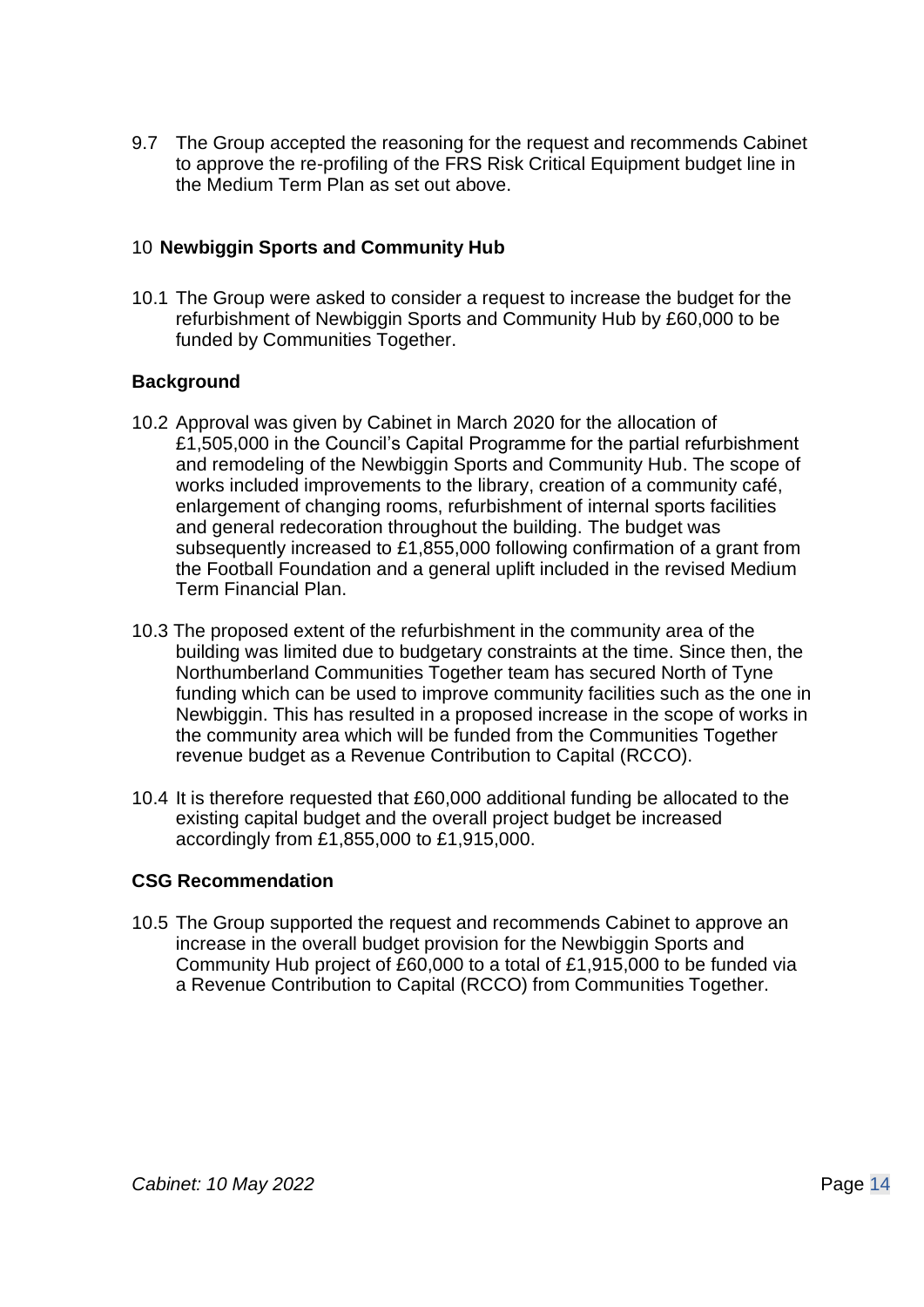# **Implications**

| <b>Policy</b>                                        | The capital programme is part of the Medium-Term Financial<br>Plan 2022-26. The plan supports the Corporate Plan.                                                       |
|------------------------------------------------------|-------------------------------------------------------------------------------------------------------------------------------------------------------------------------|
| <b>Finance and value for</b>                         | The report outlines proposed project allocations and                                                                                                                    |
| money                                                | amendments to the approved Capital programme. The<br>financial implications of these proposals are outlined in the<br>main body of the report.                          |
| Legal                                                | There are no direct legal implications.                                                                                                                                 |
| <b>Procurement</b>                                   | In line with all other capital expenditure, the additional spend<br>will be subject to the Council's recognised procurement<br>procedures.                              |
| <b>Human Resources</b>                               | Not applicable.                                                                                                                                                         |
| <b>Property</b>                                      | The properties affected by the proposals are identified in the                                                                                                          |
|                                                      | main body of the report.                                                                                                                                                |
| <b>Equalities</b><br>(Impact Assessment<br>attached) | Not applicable.                                                                                                                                                         |
| $Yes \Box No \Box N/A \Box$                          |                                                                                                                                                                         |
| <b>Risk Assessment</b>                               | The risks associated with the proposals are regarded as<br>acceptable but these risks will continue to be reviewed up to<br>and during implementation of the proposals. |
| <b>Crime &amp; Disorder</b>                          | There are no Crime and Disorder implications.                                                                                                                           |
| <b>Customer</b><br><b>Consideration</b>              | There are no Customer Considerations.                                                                                                                                   |
| <b>Carbon reduction</b>                              | Carbon Reduction measures have been considered within<br>each project.                                                                                                  |
| <b>Health &amp; Wellbeing</b>                        | There are no Health and Wellbeing implications.                                                                                                                         |
| <b>Wards</b>                                         | All wards.                                                                                                                                                              |

### **Background Papers:**

Medium Term Financial Plan 2022-26

# **Report sign off:**

*Authors must ensure that officers and members have agreed the content of the report:*

|                                                | Name        |
|------------------------------------------------|-------------|
| Monitoring Officer/Legal                       | Suki Binjal |
| Executive Director of Finance and S151 Officer | Jan Willis  |